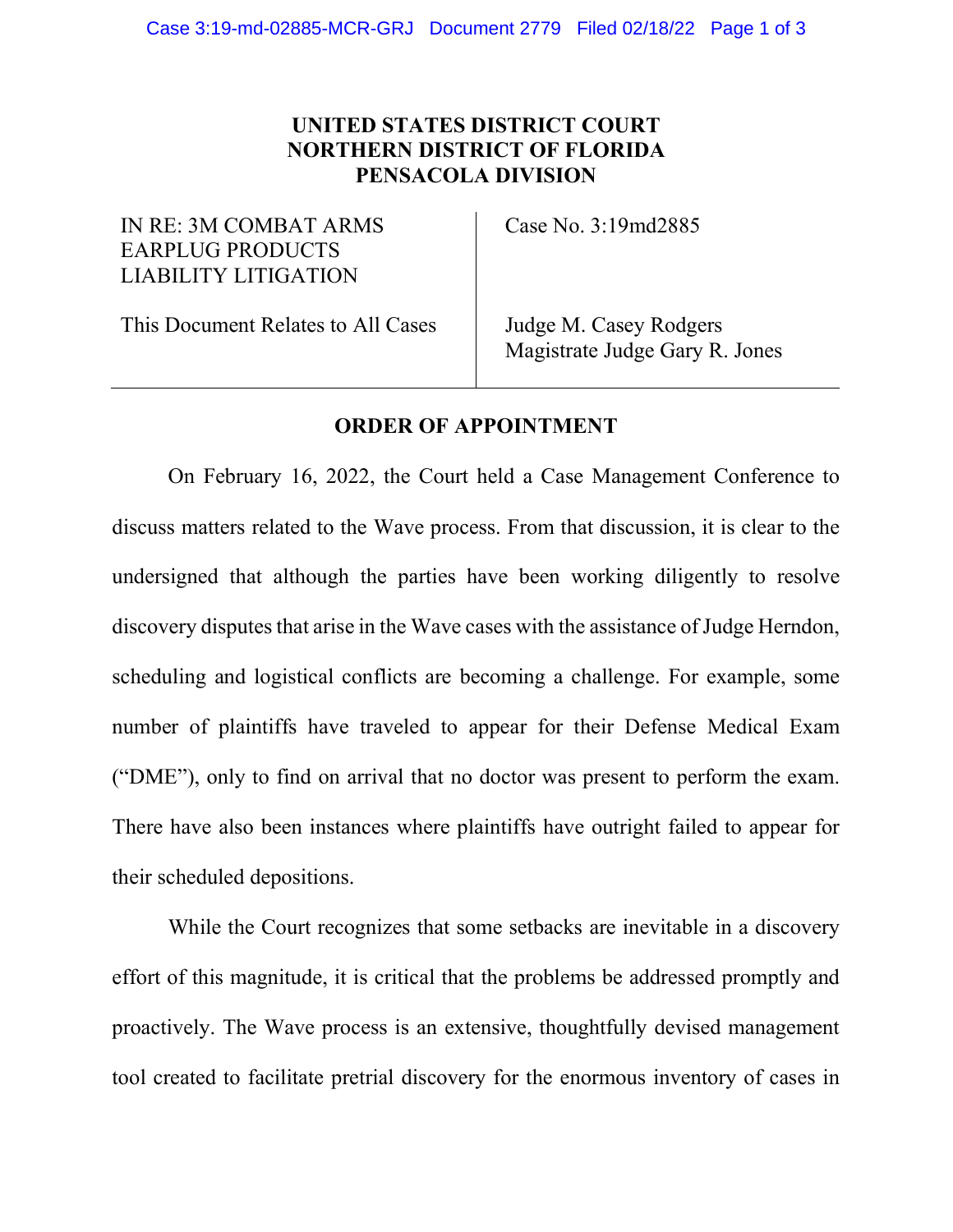## Page 2 of 3 Case 3:19-md-02885-MCR-GRJ Document 2779 Filed 02/18/22 Page 2 of 3

this litigation, and it is imperative that the Wave timelines not be disrupted. Given the fact that by May there will be approximately 1,500 cases in the Wave discovery process, the undersigned has determined that the appointment of a special master is necessary for the efficient and effective management of the Wave process.<sup>1</sup>

Accordingly, under its inherent authority and pursuant to Federal Rule of Civil Procedure 53(a)(1)(C), the Court hereby appoints Adriane Theis of Reisman Karron Greene LLP as a Special Master in this litigation for the purpose of assisting with the management of the Wave process. The Court is aware of Ms. Theis' credentials and experience, and finds her well qualified to perform this work. Special Master Theis will be responsible for overseeing the Wave process and ensuring that the parties are abiding by the scheduling deadlines as set out in the Court's Wave orders. More specifically, Special Master Theis will shepherd the Wave cases through the discovery process, in part, by working work with the parties to coordinate the scheduling of DMEs and depositions, and the production of expert reports. As part of her duties, Special Master Theis will provide the Court with regular status reports on the Wave process and will apprise the Court of any issues that threaten the Wave timeline so that they may be swiftly resolved. Special Master Theis may communicate ex parte with the parties and/or with the Court.

<sup>&</sup>lt;sup>1</sup> Wave Order #1, ECF No. 2304 was entered on November 22, 2021; Wave Order #2 will be entered on February 22, 2022; and Wave Order #3 will be entered in May. Each order selects 500 cases for Wave discovery.